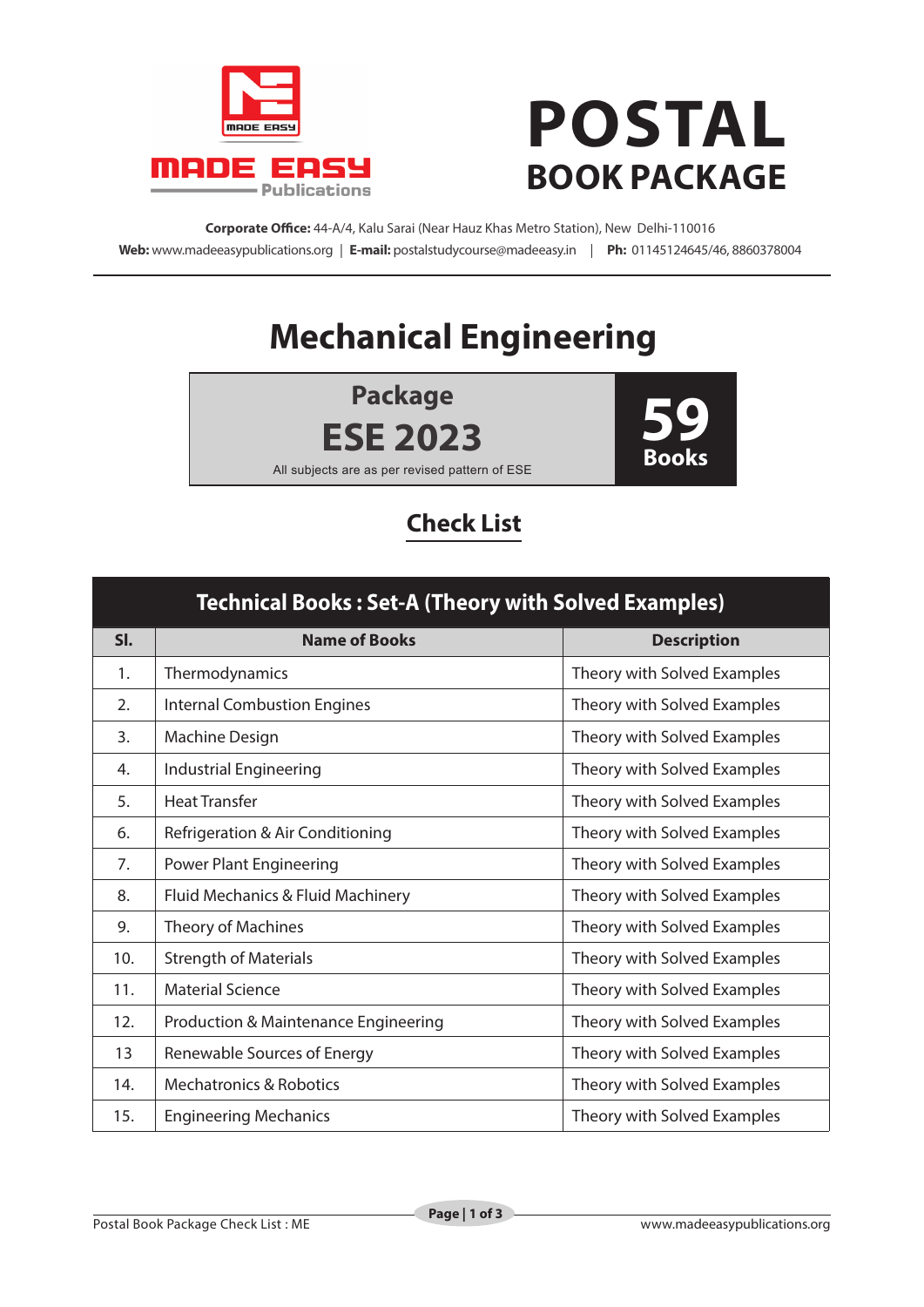| <b>Technical Books: Set-B (Objective Practice Sets)</b>    |                                      |                                   |  |
|------------------------------------------------------------|--------------------------------------|-----------------------------------|--|
| SI.                                                        | <b>Name of Books</b>                 | <b>Description</b>                |  |
| 16.                                                        | Thermodynamics                       | <b>Objective Practice Sets</b>    |  |
| 17.                                                        | <b>Internal Combustion Engines</b>   | <b>Objective Practice Sets</b>    |  |
| 18.                                                        | Machine Design                       | <b>Objective Practice Sets</b>    |  |
| 19.                                                        | <b>Industrial Engineering</b>        | <b>Objective Practice Sets</b>    |  |
| 20.                                                        | <b>Heat Transfer</b>                 | <b>Objective Practice Sets</b>    |  |
| 21.                                                        | Refrigeration & Air Conditioning     | <b>Objective Practice Sets</b>    |  |
| 22.                                                        | <b>Power Plant Engineering</b>       | <b>Objective Practice Sets</b>    |  |
| 23.                                                        | Fluid Mechanics & Fluid Machinery    | <b>Objective Practice Sets</b>    |  |
| 24.                                                        | <b>Theory of Machines</b>            | <b>Objective Practice Sets</b>    |  |
| 25.                                                        | <b>Strength of Materials</b>         | <b>Objective Practice Sets</b>    |  |
| 26.                                                        | <b>Material Science</b>              | <b>Objective Practice Sets</b>    |  |
| 27.                                                        | Production & Maintenance Engineering | <b>Objective Practice Sets</b>    |  |
| 28.                                                        | Renewable Sources of Energy          | <b>Objective Practice Sets</b>    |  |
| 29.                                                        | <b>Mechatronics &amp; Robotics</b>   | <b>Objective Practice Sets</b>    |  |
| 30.                                                        | <b>Engineering Mechanics</b>         | <b>Objective Practice Sets</b>    |  |
| <b>Technical Books: Set-C (Conventional Practice Sets)</b> |                                      |                                   |  |
| SI.                                                        | <b>Name of Books</b>                 | <b>Description</b>                |  |
| 31.                                                        | Thermodynamics                       | <b>Conventional Practice Sets</b> |  |
| 32.                                                        | <b>Internal Combustion Engines</b>   | <b>Conventional Practice Sets</b> |  |

| SI. | <b>Name of Books</b>                            | <b>Description</b>                |
|-----|-------------------------------------------------|-----------------------------------|
| 31. | Thermodynamics                                  | <b>Conventional Practice Sets</b> |
| 32. | <b>Internal Combustion Engines</b>              | <b>Conventional Practice Sets</b> |
| 33. | Machine Design                                  | <b>Conventional Practice Sets</b> |
| 34. | Industrial Engineering                          | <b>Conventional Practice Sets</b> |
| 35. | <b>Heat Transfer</b>                            | <b>Conventional Practice Sets</b> |
| 36. | Refrigeration & Air Conditioning                | <b>Conventional Practice Sets</b> |
| 37. | <b>Power Plant Engineering</b>                  | <b>Conventional Practice Sets</b> |
| 38. | Fluid Mechanics & Fluid Machinery               | <b>Conventional Practice Sets</b> |
| 39. | Theory of Machines                              | <b>Conventional Practice Sets</b> |
| 40. | <b>Strength of Materials</b>                    | <b>Conventional Practice Sets</b> |
| 41. | <b>Material Science</b>                         | <b>Conventional Practice Sets</b> |
| 42. | <b>Production &amp; Maintenance Engineering</b> | <b>Conventional Practice Sets</b> |
| 43. | Renewable Sources of Energy                     | <b>Conventional Practice Sets</b> |
| 44. | <b>Mechatronics &amp; Robotics</b>              | <b>Conventional Practice Sets</b> |
| 45. | <b>Engineering Mechanics</b>                    | <b>Conventional Practice Sets</b> |